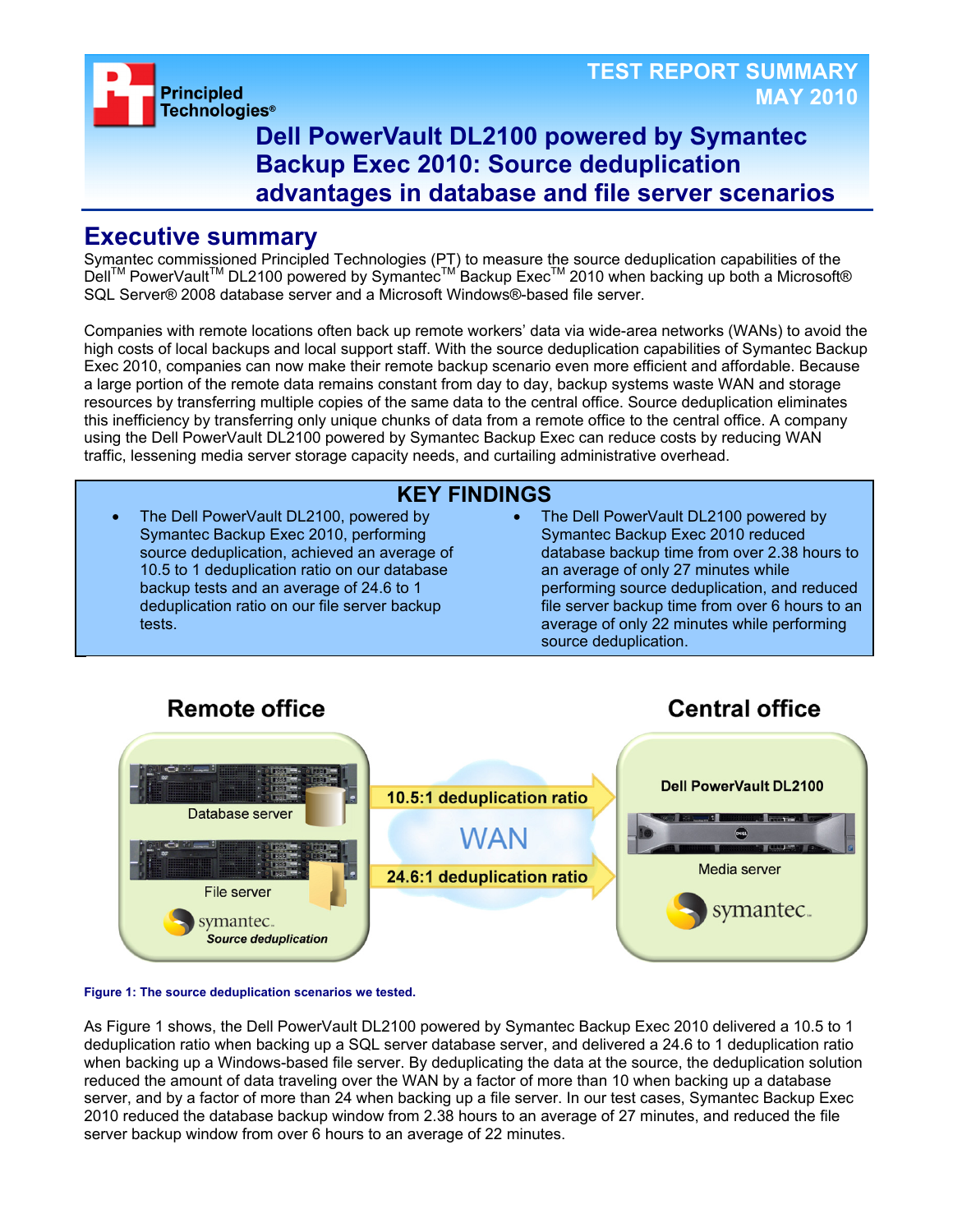Symantec Backup Exec 2010 lets businesses easily eliminate duplicate backup data, including both SQL Server data and files stored on a Windows-based file server. The remote agent compares the chunks of data on the remote server to the existing backup chunks on the media server, and if it finds a duplicate, only sends a marker to the media server at the central office. This process greatly reduces the amount of data transmitted to the media server and lowers the amount of data the media server must store. Source deduplication enables bandwidth optimization as part of the backup process. In a straightforward process, the backup technician uses the same familiar Symantec Backup Exec console to simply select the deduplication storage folder and select the option for remote access of the media server while configuring the backup job.

Our testing scenario represents a company using the Dell PowerVault DL2100 appliance to automate and simplify the remote office backup process to ensure consistent and reliable data backup. Because the company is sensitive to the high costs of WAN connections and backup storage, the solution uses source deduplication. Figure 2 presents a visual depiction of source deduplication, which eliminates backup inefficiencies by transferring only unique chunks of data across the WAN.

In our database scenario, we used Microsoft SQL Server 2008 and the DVD Store benchmark tool to simulate data change rates. The DVD Store tool is an open-source simulation of an online e-commerce DVD store where customers log in, browse, and order products, simulating real-world data set changes in a



**Figure 2: Source deduplication eliminates backup inefficiencies by transferring only unique chunks of data across the WAN.** 

database server. Based on our assumption that the company would process at least 10,000 orders per day, we ran a DVD Store benchmark workload that produced a minimum of 10,000 orders.

In our file server scenario, we used a file server running Microsoft Windows 2008 R2 and a custom workload to simulate data change rates. Our custom workload browsed through the specified directory on the file server, which contained 50 GB of data, updating, deleting, and adding files, simulating real-world data set changes in a file server. Our custom workload changed 3 percent of Microsoft PowerPoint®, Excel®, and Word® files, deleted 1 percent of all files, moved 2 percent of all files, and added between 160 and 200 files per iteration.

Both scenarios included an Active Directory® server, a client machine on the "remote office" side of the WAN, and the application-specific server, which was either the database server or file server. We set our WAN emulator to use a T3 bandwidth with 15ms latency. We installed a Dell PowerVault DL2100 powered by Symantec Backup Exec 2010 on the "central office" side of the WAN. On both servers, we performed a full backup of the relevant data, and then we executed the workload and backup operations, using full backups each time.

In both scenarios, we allowed the Dell PowerVault DL2100 backup appliance to auto-provision the storage for deduplication, and configured the remote agent on the database or file server to have direct access to the Dell PowerVault DL2100 appliance, for the purposes of source deduplication.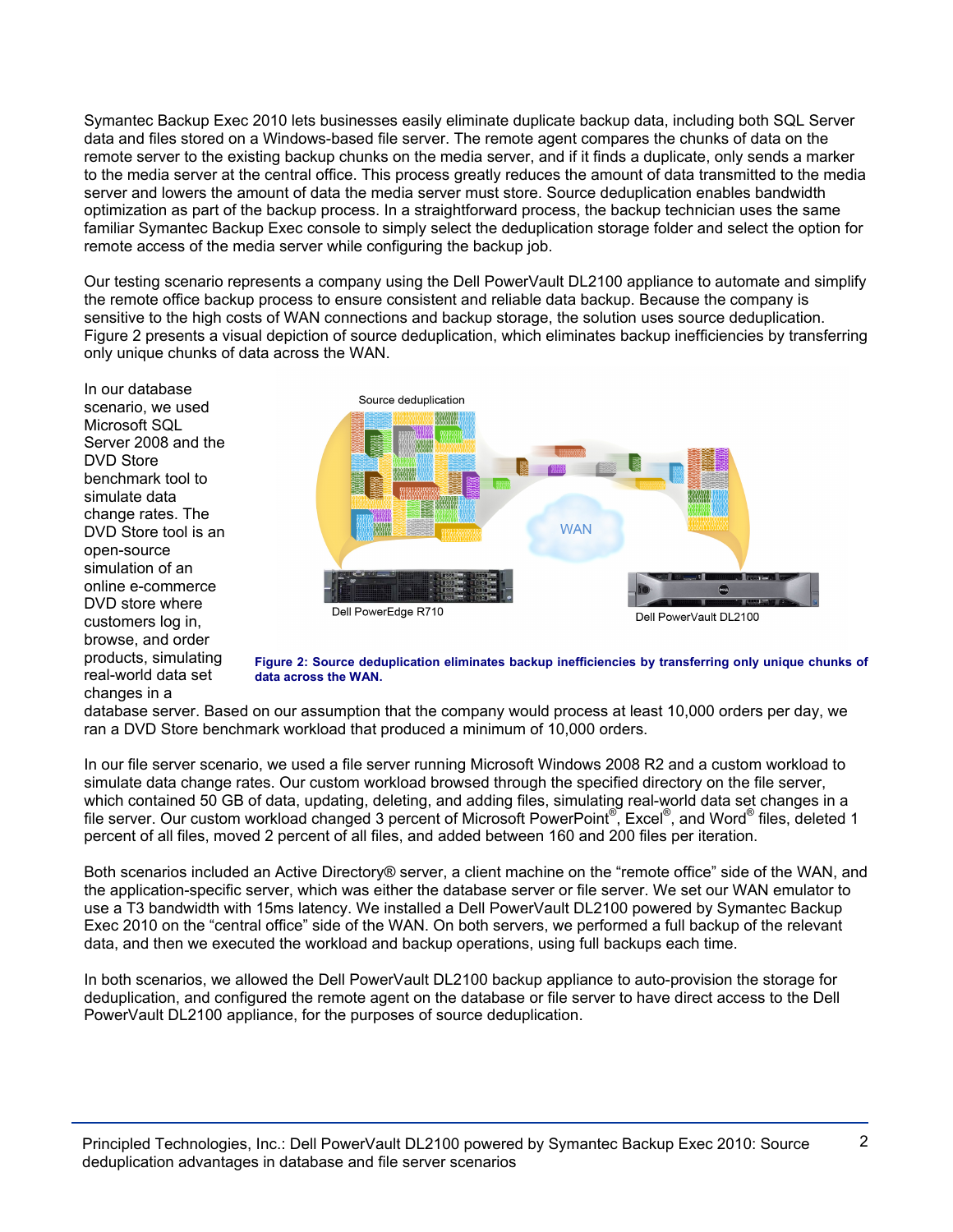# **Test results**

#### **Database server backup scenario**

We used the DVD Store benchmark and SQL Server 2008 to simulate a real-world database backup scenario of a business receiving approximately 10,000 orders per day. We performed an initial full backup of our 20GB database using the Dell PowerVault DL2100 and Symantec Backup Exec 2010. We then proceeded to simulate 13 additional days of activity, running the DVD Store workload and then completing a full SQL Server database backup each time.

For our backup job, we browsed to the database server, selected our database, directed the backup to the deduplication storage folder, and allowed the remote agent direct access. From that point, our backup job used source deduplication. The initial complete database backup took just over 3 hours. Subsequent full database backups took an average of just over 25 minutes, achieving a deduplication ratio of at least 10:1 using source deduplication. For comparison, we ran a single backup using a backup-to-disk storage device on the Dell PowerVault DL2100 without source deduplication, which took roughly 2 hours and 23 minutes. Because this backup method does not deduplicate the data, there are greater capacity requirements on the WAN and the media server.

As Figure 3 shows, the difference between the amount of database data protected versus the actual amount of data stored becomes greater over time, benefiting the business by requiring significantly less long-term storage capacity.



**Figure 3: Comparison of protected data versus the actual data stored from our 2-week database backup simulation of a SQL Server database** 

#### **File server backup scenario**

We used a custom file server workload to simulate a real-world file server backup scenario of a business modifying approximately 3 to 5 percent of their files per day. We performed an initial full backup of our 50GB file share using the Dell PowerVault DL2100 and Symantec Backup Exec 2010. We then proceeded to simulate 13 additional days of activity, running the workload, and then executing a full file server backup, each time.